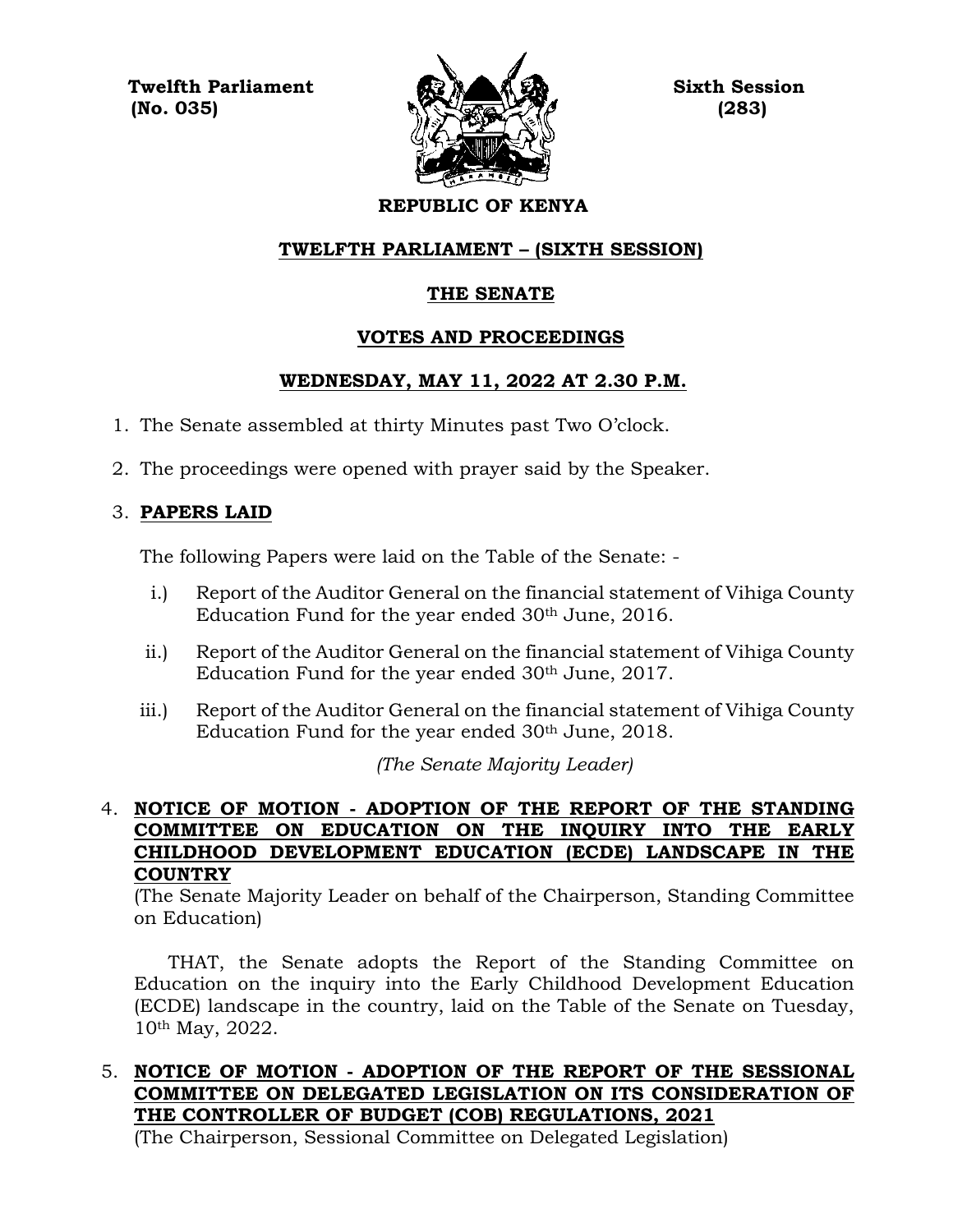THAT, the Senate adopts the Report of the Sessional Committee on Delegated Legislation on its consideration of the Controller of Budget (COB) Regulations, 2021, laid on the Table of the Senate on Tuesday, 10th May, 2022 and pursuant to Section 18 of the Statutory Instruments Act, 2013 **annuls** the Controller of Budget Regulations, 2021.

#### 6. **STATEMENTS**

## **a) Pursuant to Standing Order 47 (1)**

i.) Nominated Senator, (Sen. Farhiya Haji, MP), on behalf of Sen. (Dr.) Gertrude Musuruve, MP) made a statement regarding the World Press Freedom Day.

Thereupon, the Senator informed the Senate that journalists have, time and again, risked their lives and reputation to reveal the truth behind incidents, events or scandals and, in a bid to appreciate their hard work, every year, 3rd of May is observed as World Press Freedom Day. The special day celebrates the spirit of journalism and recognizes the dedication of journalists.

The Senator observed that the Press has a major role to play in society i.e. gathering and dissemination of information and the purpose of a free press is to ensure that people are free to receive and impart information that is not manipulated or serving a particular person, entity or interest.

The Senator applauded remarkable journalists and reporters like among others, John Allan Namu, Jeff Koinange, Hon. Mohammed Ali, Julie Gichuru, Johnson Mwakazi and Grace Kuria who have risked their lives to inform the masses.

The Senator called upon county governments to invest in media and its impartiality in disseminating information at county level, with a view to ensuring that national goals and values reach everyone and all citizens are informed of every happening that need attention.

ii.) Nominated Senator (Sen. (Dr.) Gertrude Musuruve, MP) made a statement regarding Mother's Day.

Thereupon, the Senator informed the Senate that Mother's Day is celebrated by honouring the mother/matriarch of the family or individuals that are mother figures in society and it is also a celebration of the special role of motherhood as well as maternal bonds and the influence of mothers in the society.

The Senator emphasized that mothers play an integral part in our lives and, at the same time, celebrated widows who struggle to keep their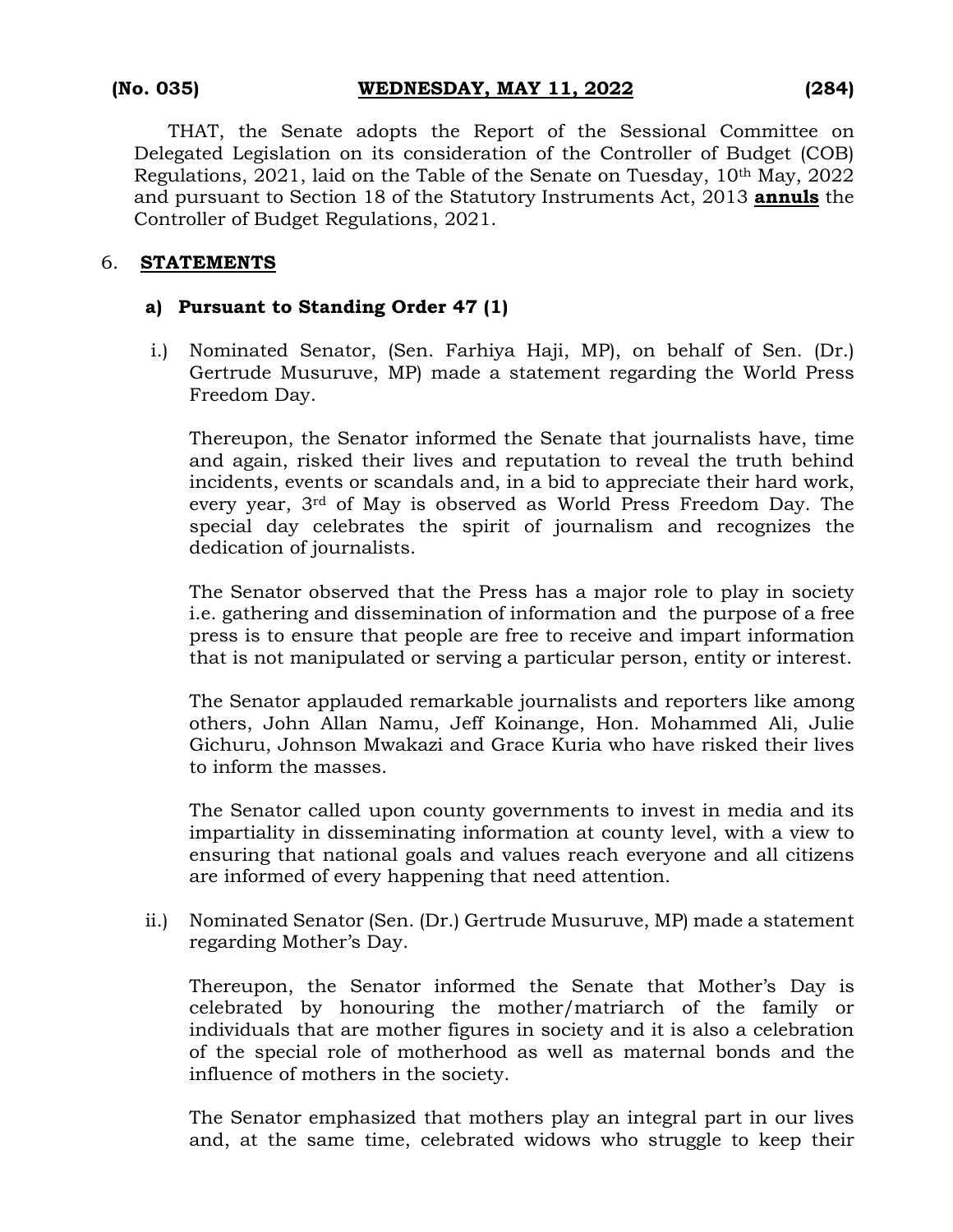families together, educate their children single-handedly and have not abdicated their motherly roles.

The senator also celebrated mothers of children with disabilities, who have selflessly been the pillars for their children, while pointing out that some of them have been divorced, isolated and discriminated against together with their children but they continue to be there for them.

The Senator urged Kenyans to shower their mothers with love and appreciation and ensure that they provide for their mothers' financial as well as physical wellbeing.

#### **b) Pursuant to Standing Order 48(1)**

The Senator for Vihiga County (Sen. George M. Khaniri, MP) sought a statement from the Standing Committee on Land, Environment and Natural Resources concerning the status of multi-million shilling water project in Vihiga county.

#### 7. **THE COUNTY ALLOCATION OF REVENUE BILL (SENATE BILLS NO. 1 OF 2022)**

Order for Second Reading read;

Motion made and Question proposed –

THAT, the County Allocation of Revenue Bill (Senate Bills No. 1 of 2022) be now read a Second Time.

*(Sen. Farhiya Haji, MP on behalf of the Chairperson, Standing Committee on Finance and Budget)*

Debate arising;

And there being no other Senator wishing to contribute;

Mover replied;

Raising a point of Order, nominated Senator (Sen. Farhiya Haji, MP) requested for the deferment of the putting of the Question to a later date, pursuant to Standing Order 61 (3).

And the Speaker acceding to the request, deferred the putting of the Question to the next sitting.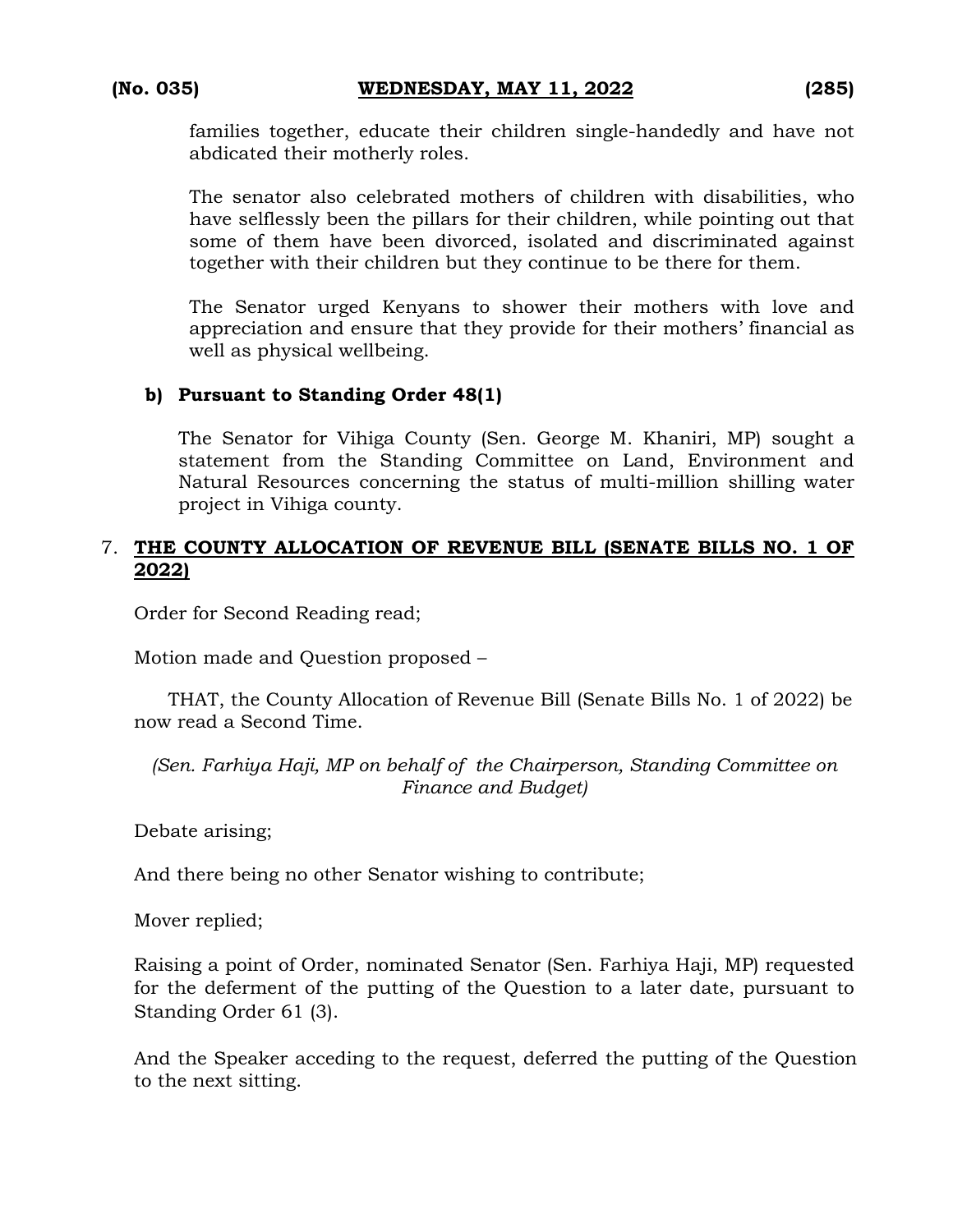#### **(No. 035) WEDNESDAY, MAY 11, 2022 (286)**

# 8. **THE LANDLORD AND TENANT BILL (NATIONAL ASSEMBLY BILLS NO. 3 OF 2021)**

(The Senate Majority Leader)

*(Second Reading)*

### *(Resumption of debate interrupted on Wednesday, 23rd February, 2022- Morning Sitting)*

#### *(Division)*

Order deferred.

# 9. **THE PERSONS WITH DISABILITIES (AMENDMENT) BILL (SENATE BILLS NO. 29 OF 2020)**

(Sen. Aaron Cheruiyot, MP and Sen. (Dr) Isaac Mwaura, MP)

*(Second Reading)*

*(Resumption of debate interrupted on Thursday, 10th March, 2022)*

*(Division)*

Order deferred.

# 10. **THE ELECTION CAMPAIGN FINANCING (AMENDMENT) BILL (SENATE BILLS NO. 51 OF 2021)**

(Sen. Ledama Olekina, MP)

*(Second Reading)*

*(Resumption of debate interrupted on Wednesday, 23rd March, 2022)*

*(Division)*

Order deferred.

11. **THE EMPLOYMENT (AMENDMENT) BILL (SENATE BILLS NO. 54 OF 2021)** (Sen. Samson Cherarkey, MP)

*(Second Reading)*

*(Resumption of debate interrupted on Wednesday, 30th March, 2022)* 

# *(Division)*

Order deferred.

## 12. **THE COTTON INDUSTRY DEVELOPMENT BILL (SENATE BILLS NO. 55 OF 2021)**

(The Chairperson, Standing Committee on Agriculture, Livestock and Fisheries)

*(Second Reading)*

# *(Resumption of debate interrupted on Thursday, 31st March, 2022)*

*(Division)*

Order deferred.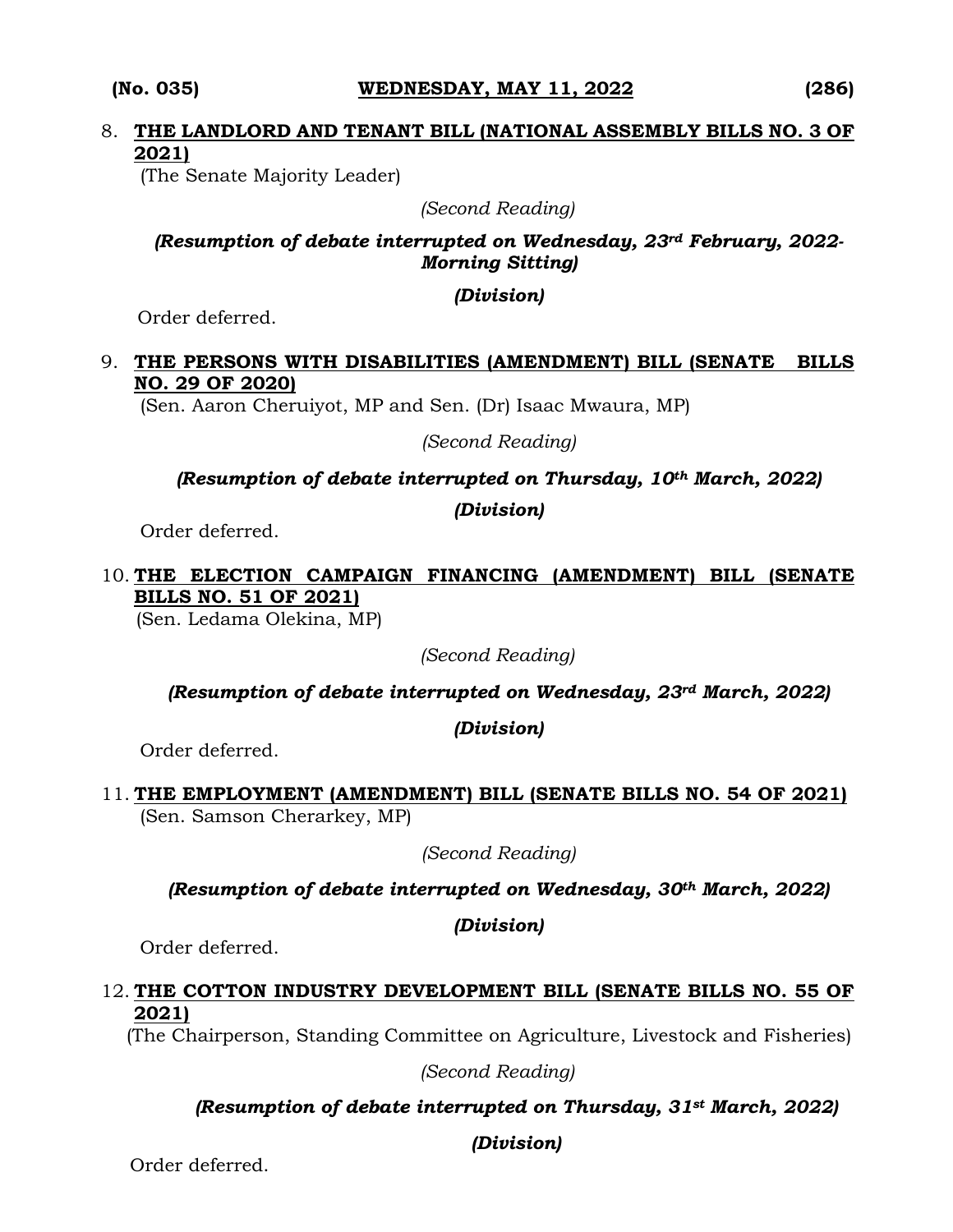#### **(No. 035) WEDNESDAY, MAY 11, 2022 (287)**

#### 13. **THE SUGAR BILL (NATIONAL ASSEMBLY BILLS NO. 68 OF 2019)**

(The Senate Majority Leader)

*(Second Reading)*

*(Resumption of debate interrupted on Thursday, 7th April, 2022)*

*(Division)*

Order deferred.

# 14. **THE PUBLIC PROCUREMENT AND ASSET DISPOSAL (AMENDMENT) BILL (NATIONAL ASSEMBLY BILLS NO. 32 OF 2021)**

(The Senate Majority Leader)

*(Second Reading)*

*(Resumption of debate interrupted on Thursday, 28th April, 2022)* 

*(Division)*

Order deferred.

# 15. **THE SACCO SOCIETIES (AMENDMENT) BILL (NATIONAL ASSEMBLY BILLS NO. 55 OF 2021)**

(The Senate Majority Leader)

 *(Second Reading)*

*(Resumption of debate interrupted on Wednesday, 4th May, 2022)* 

*(Division)*

Order deferred.

#### 16. **THE SUSTAINABLE WASTE MANAGEMENT BILL (NATIONAL ASSEMBLY BILLS NO. 22 OF 2021)**

(The Senate Majority Leader)

*(Second Reading)*

*(Resumption of debate interrupted on Tuesday, 10th May, 2022)*

*(Division)*

Order deferred.

#### 17. **MOTION - ADOPTION OF REPORTS OF THE SESSIONAL COMMITTEE ON COUNTY PUBLIC ACCOUNTS AND INVESTMENTS ON CONSIDERATION OF THE REPORTS BY THE AUDITOR GENERAL ON THE FINANCIAL STATEMENTS OF VARIOUS COUNTY EXECUTIVES FOR FINANCIAL YEAR 2018/2019**

(Chairperson, Sessional Committee on County Public Accounts and Investments)

THAT, the Senate adopts the Report of the Sessional Committee on County Public Accounts and Investments on consideration of the Reports by the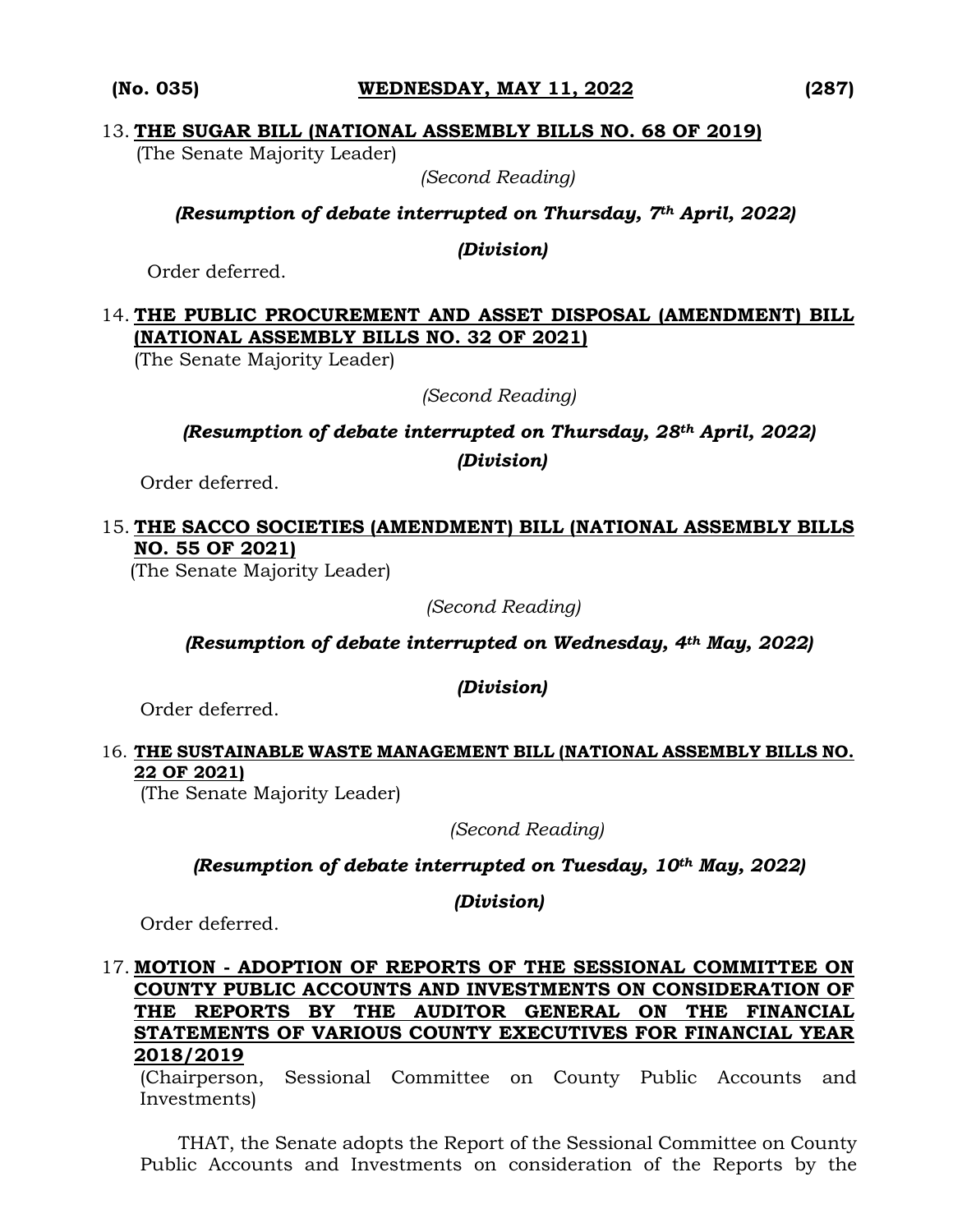Auditor General on the Financial Statements of the following County Executives for the Financial Year 2018/2019- Embu; Homa-Bay; Kericho; Kilifi; Kirinyaga; Kisii; Kwale; Machakos; Mombasa; Nandi; Baringo; Bomet; Garissa; Kajiado; and West Pokot as contained in Volume 1 of the Report and the following County Executives- Isiolo; Kakamega; Kisumu; Laikipia; Mandera; Marsabit; Nakuru; Narok; Nyandarua; Samburu; Taita Taveta; Trans-Nzoia; Uasin-Gishu; Vihiga; and Wajir, as contained in Volume 2 of the Report, Laid on the Table of the Senate on Thursday 2nd December, 2021.

#### *(Resumption of debate interrupted on Tuesday, 8th March, 2022)*

#### *(Division)*

Order deferred.

### 18. **MOTION - ADOPTION OF THE REPORT OF THE STANDING COMMITTEE ON HEALTH ON THE SPECIAL AUDIT REPORT ON UTILIZATION OF COVID-19 FUNDS BY TWENTY-EIGHT (28) COUNTY GOVERNMENTS**

(The Chairperson, Standing Committee on Health)

**THAT,** the Senate adopts the Report of the Standing Committee on Health on the special audit report on utilization of COVID-19 funds by twenty-eight (28) county governments, laid on the Table of the Senate on Wednesday, 9th February, 2022.

#### *(Resumption of debate interrupted on Wednesday, 23rd March, 2022)*

#### *(Division)*

Order deferred.

#### 19. **COMMITTEE OF THE WHOLE THE INTERGOVERNMENTAL RELATIONS (AMENDMENT) BILL (SENATE BILLS NO. 37 OF 2021)**

(The Chairperson, Standing Committee on Devolution and Intergovernmental Relations)

#### *(Resumption of debate interrupted on Wednesday, 22ndDecember, 2021 – Morning Sitting)*

*(Division)*

Order deferred.

# 20. **COMMITTEE OF THE WHOLE THE LAW OF SUCCESSION (AMENDMENT) BILL, (SENATE BILLS NO. 15 OF 2021)**

(Sen. Abshiro Halake, MP)

*(Resumption of debate interrupted on Wednesday, 2nd March, 2022 – Morning Sitting)*

*(Division)*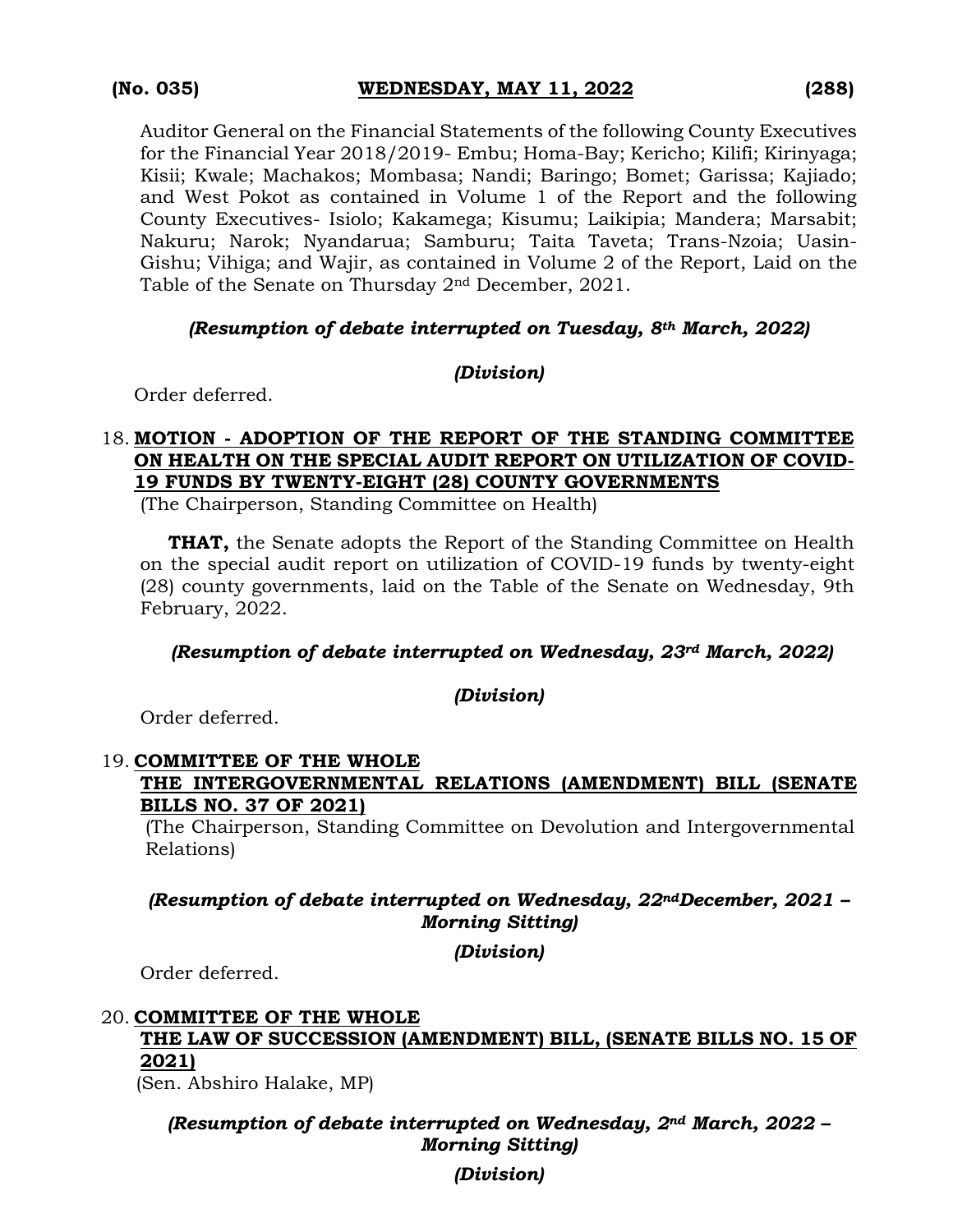Order deferred.

# 21. **COMMITTEE OF THE WHOLE THE PRESERVATION OF HUMAN DIGNITY AND ENFORCEMENT OF ECONOMIC AND SOCIAL RIGHTS BILL (SENATE BILLS NO. 21 OF 2021)**

(Sen. Abshiro Halake, MP)

# *(Resumption of debate interrupted on Wednesday, 2nd March, 2022 – Morning Sitting)*

*(Division)*

Order deferred.

#### 22. **COMMITTEE OF THE WHOLE THE LIFESTYLE AUDIT BILL (SENATE BILLS NO. 36 OF 2021)**  (Sen. (CPA). Farhiya Haji, MP)

### *(Resumption of debate interrupted on Tuesday, 1st March, 2022) (Division)*

Order deferred.

#### 23. **COMMITTEE OF THE WHOLE THE SPECIAL NEEDS EDUCATION BILL (SENATE BILLS NO. 44 OF 2021)**

(Sen. (Dr.) Getrude Musuruve and Sen. (Prof.) Margaret Kamar, MP)

# *(Resumption of debate interrupted on Wednesday, 2nd March, 2022 – Morning Sitting)*

*(Division)*

Order deferred.

#### 24. **COMMITTEE OF THE WHOLE THE MENTAL HEALTH (AMENDMENT) BILL (SENATE BILLS NO. 28 OF 2020)**

(Sen. (Arch.) Sylvia Kasanga, MP)

# *(Consideration of National Assembly Amendments)*

#### *(Resumption of debate interrupted on Thursday, 7th April, 2022)*

*(Division)*

Order deferred.

# 25. **COMMITTEE OF THE WHOLE THE IRRIGATION (AMENDMENT) BILL (NATIONAL ASSEMBLY BILLS NO. 12 OF 2021)**

(The Senate Majority Leader)

# *(Resumption of debate interrupted on Wednesday, 4th May, 2022)*

*(Division)*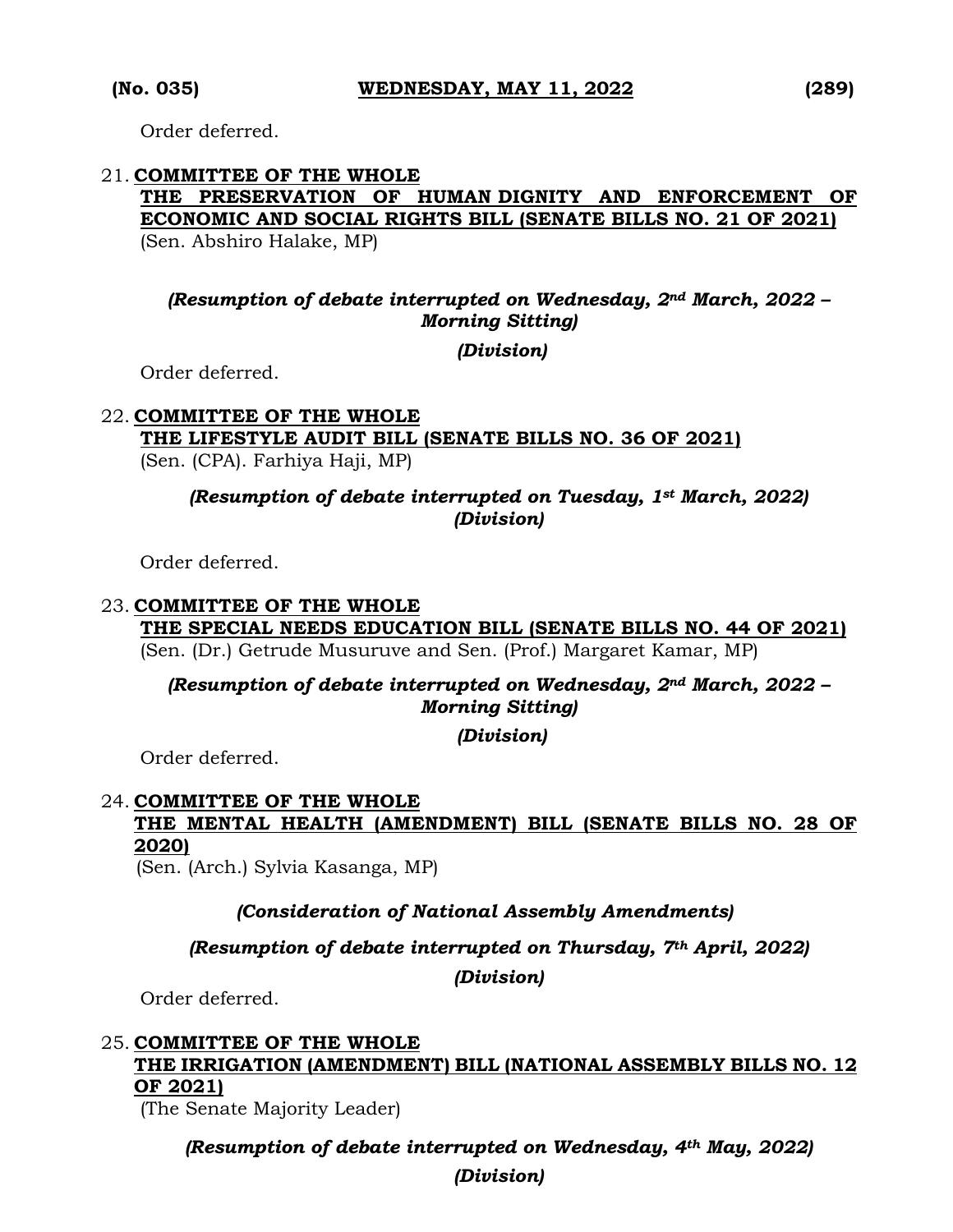Order deferred.

### 26. **THE NATIONAL COHESION AND PEACE BUILDING BILL (SENATE BILLS NO. 19 OF 2021)**

Order for Second Reading read;

Motion made and Question proposed –

THAT, the National Cohesion and Peace Building Bill (Senate Bills No. 19 of 2021) be now read a Second Time.

*(Sen. Judith Pareno, MP)*

Debate arising;

And there being no other Senator wishing to contribute;

The Mover replied;

Raising a point of Order, the Mover requested for the deferment of the putting of the Question to a later date, pursuant to Standing Order 61 (3).

And the Speaker acceding to the request, deferred putting of the Question to the next sitting.

#### 27. **THE COUNTY E-HEALTH BILL (SENATE BILLS NO. 39 OF 2021)**

Order for Second Reading read;

Motion made and Question proposed –

THAT, the County E-Health Bill (Senate Bills No. 39 of 2021) be now read a Second Time.

*(Sen. Judith Pareno, MP)*

Debate arising;

And there being no other Senator wishing to contribute;

Mover replied;

Raising a point of Order, the Mover requested for the deferment of the putting of the Question to a later date, pursuant to Standing Order 61 (3).